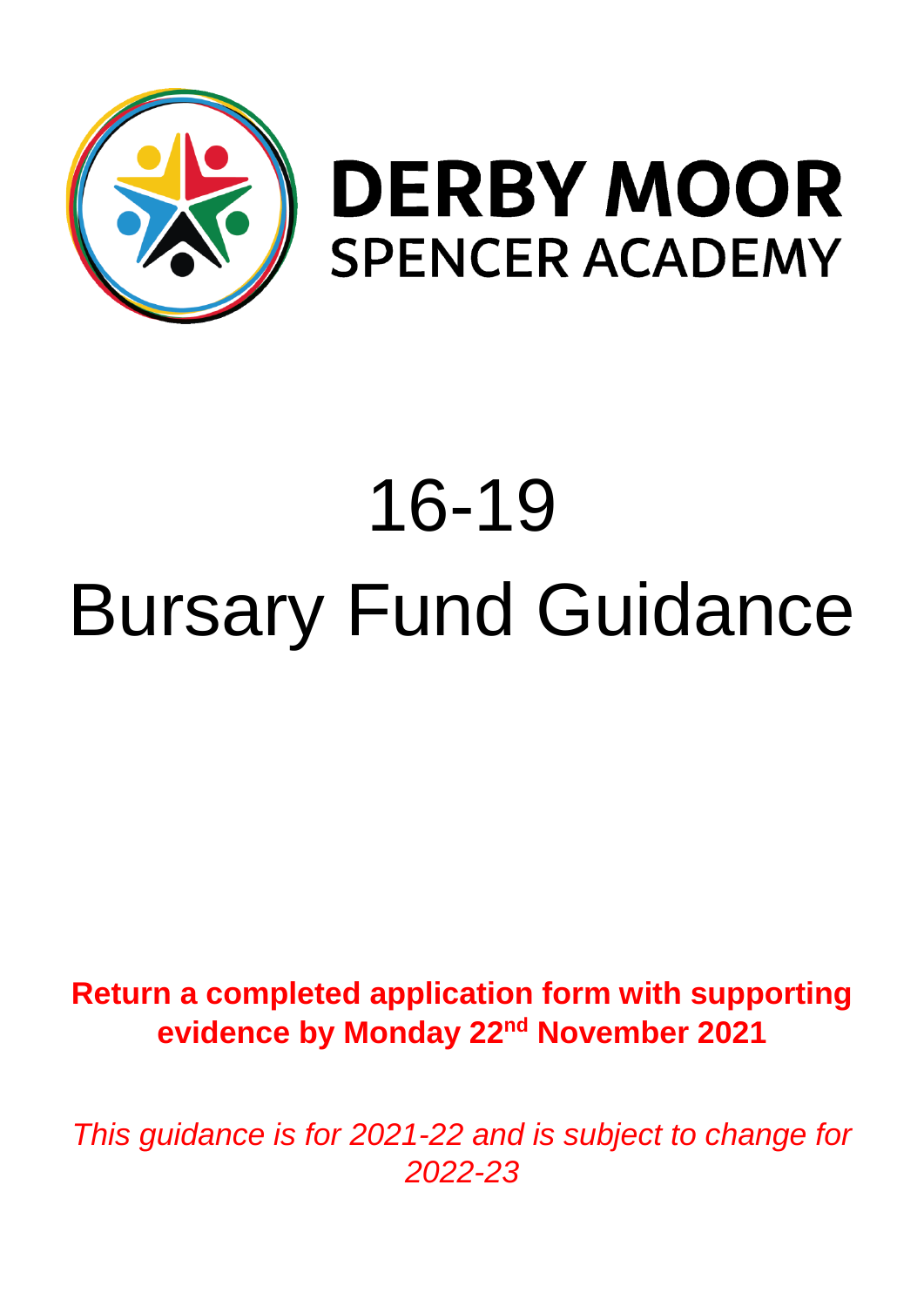#### **Application Guidance 2021-22** PLEASE READ

The bursary fund is available and open to all students to provide financial support to cover the cost of items related to educational participation. All applications/enquiries are dealt with confidentially.

#### **ELIGIBILITY CRITERIA**

To be eligible the young person must be aged under 19 (31<sup>st</sup> August 2021) at the start of the academic year in which they start their programme of study, the young person must satisfy the residency criteria defined in the ESFA funding guidance and must fall into the following categories:

#### **Vulnerable Group**

Students in care, care leavers or young people in receipt of income support (universal credit); and disabled young people in receipt of ESA and DLA/ PIP are eligible to apply for financial support for £1200 per year from the vulnerable group 16-19 bursary fund.

#### **Discretionary Group**

Students experiencing financial difficulty can apply for financial support. Eligibility is determined by means assessment of combined annual household income (to include salary and/or benefits & Universal/ Tax credits) within the threshold limit.

Financial support will be allocated proportionally per year as follows:

| <b>Priority</b>  | <b>Household Income</b>                                       |
|------------------|---------------------------------------------------------------|
| <b>High Plus</b> | Under £16,190 (eligible for FSM) (Termly Payment)             |
| High             | £16,191 to £22,000 (Termly Payment)                           |
| Medium           | £22,001 to £27,000 (Termly Payment $-$ Lower rate)            |
| Low              | £27,001 to £30,000 (Payment on presentation of receipts only) |

Once we have confirmed your eligibility, the amount of funding you will be eligible for will be allocated according to need. We will assess your need according to the number of household dependents and the distance the student travels to attend Sixth Form.

Students may apply at any time using other exceptional circumstances which are not dependent on previous years' financial records. Applications to be made directly to Head of Sixth Form in writing for adjudication, that adjudication to be ratified by a member of SLT.

Termly limits will be applied depending on circumstances and the uptake in specific priority groups.

If a student leaves their learning programme or completes their course, they will not be eligible to receive further payment and any overpaid monies may need to be repaid.

#### **IMPORTANT - Please note that payment figures quoted are subject to change dependent on annual funding and demographic need of students which cannot be pre-determined until enrolment and application to the scheme**.

The Sixth Form cannot supplement the bursary once its funds have been used up and no further student claims will be possible during that academic year.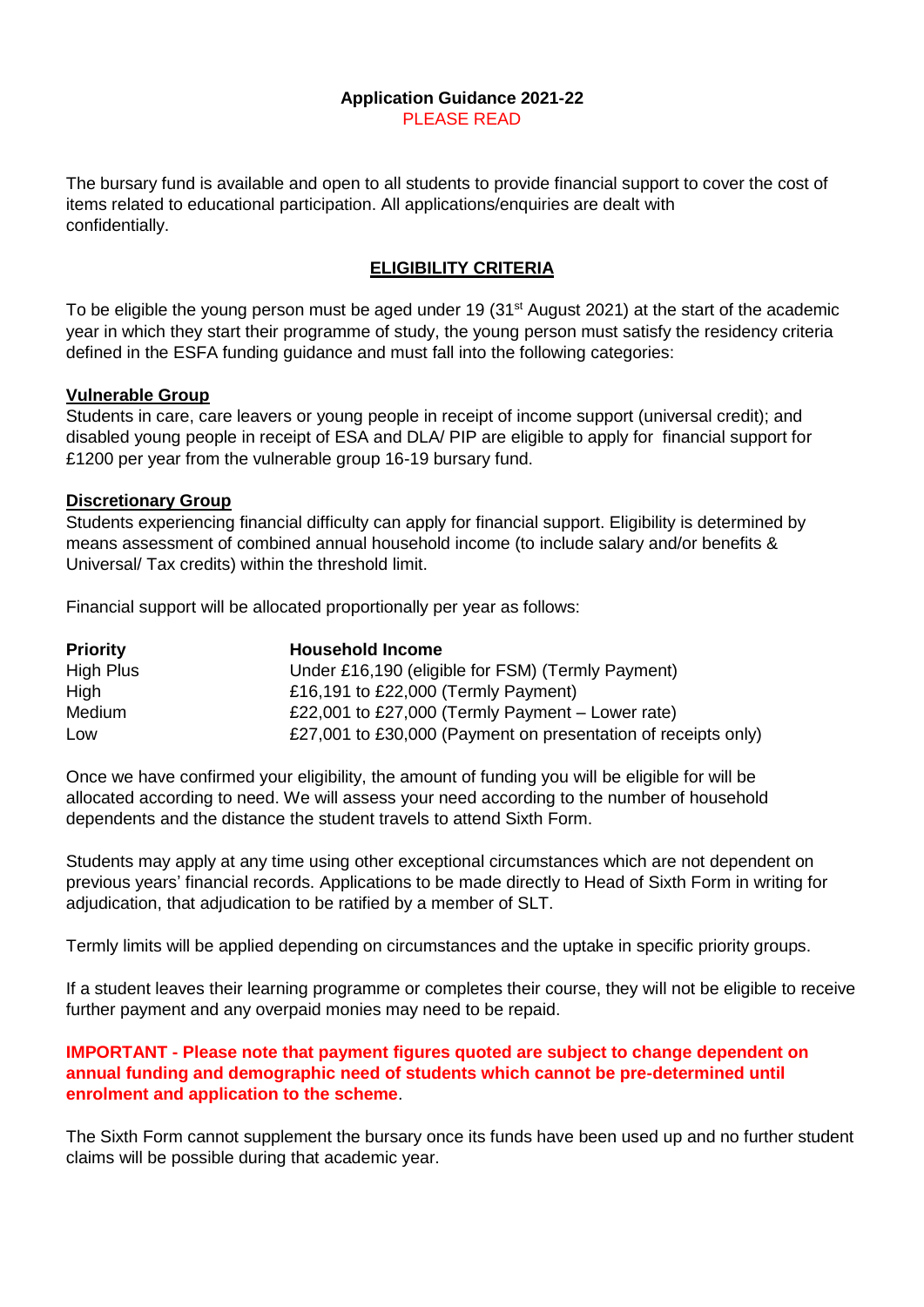#### **APPLICATION**

Completed forms should be submitted along with the appropriate documented evidence of proof of income and benefits. Confirmation that an application has been successful and level of funding allocation will be communicated by email directly to the student. Applications will be dealt with in order of received date.

The types of evidence that are required in order to assess the households' income:

Salaried income (P60 20/21)/ Accounts/ Self-Assessment 2020-21/ Benefits such as Universal Credit, Personal independent payment, Income support, Job Seeker's Allowance, Incapacity Benefit, Carer's allowance, Working and/or Child Tax Credit, Grants or Bursaries, Pension allowance– Private / State. Most recent entitlement/award letter (preferably dated within the last 3 months)

**PLEASE NOTE:** It is the expectation and responsibility of parents and students that they are accountable for informing the academy of any changes to their circumstances that may affect their eligibility for continued bursary funding.

#### **Application assessment & cut off dates**

To ensure applications are assessed efficiently, applications should be submitted by 22<sup>nd</sup> November 2021. with first payment being made in week commencing 20<sup>th</sup> December 2021. Applications submitted after 25<sup>th</sup> November will be assessed on an individual basis.

#### **Assessment (Attendance & CFL) & Payment**

In order to make payments to students we need to assess the following criteria: We use attendance data and Attitude to Learning in class (ATL) and Attitude to Homework (ATH) data from across each term. **The student's attendance must be at least 96%, ATL & ATH grades in all subjects should be Grade 2 (Good) or above or showing significant improvement.** Students must meet their homework and coursework deadlines and be adhering to all aspects of the learner agreement. If a student fails to meet the criteria above, they may not be entitled their bursary payments.

#### **How are payments made?**

Payments are made to students only, not a third party. Payments are made by BACS (direct to the bank) so it is important students have their own bank account set up and complete the BACS section of the application form.

The bursary is split into two sections– Block payment every term & Reimbursement.

#### **Block Payment**

Part of the student's entitlement will be paid in block payments every term starting in the week commencing 20th December 2021. The amount will depend on their priority group and the number of applicants to the scheme. This will be confirmed by email once all applications have been fully processed in the autumn term.

#### **Reimbursement**

We prefer to make payments in kind and encourage the use of the bursary to reimburse students' cost of travel, essential books, equipment or specialist clothing. This can be paid on a reimbursement basis; receipts must be handed into the Sixth Form office in order to have the amount reimbursed. Where a student is unable to make an outright purchase and seek reimbursement, they should contact the Sixth Form office to discuss alternative methods of purchase.

If you are unsure that the bursary would reimburse you for an item you would like to purchase, speak to the Sixth Form Office prior to purchasing the item for clarification.